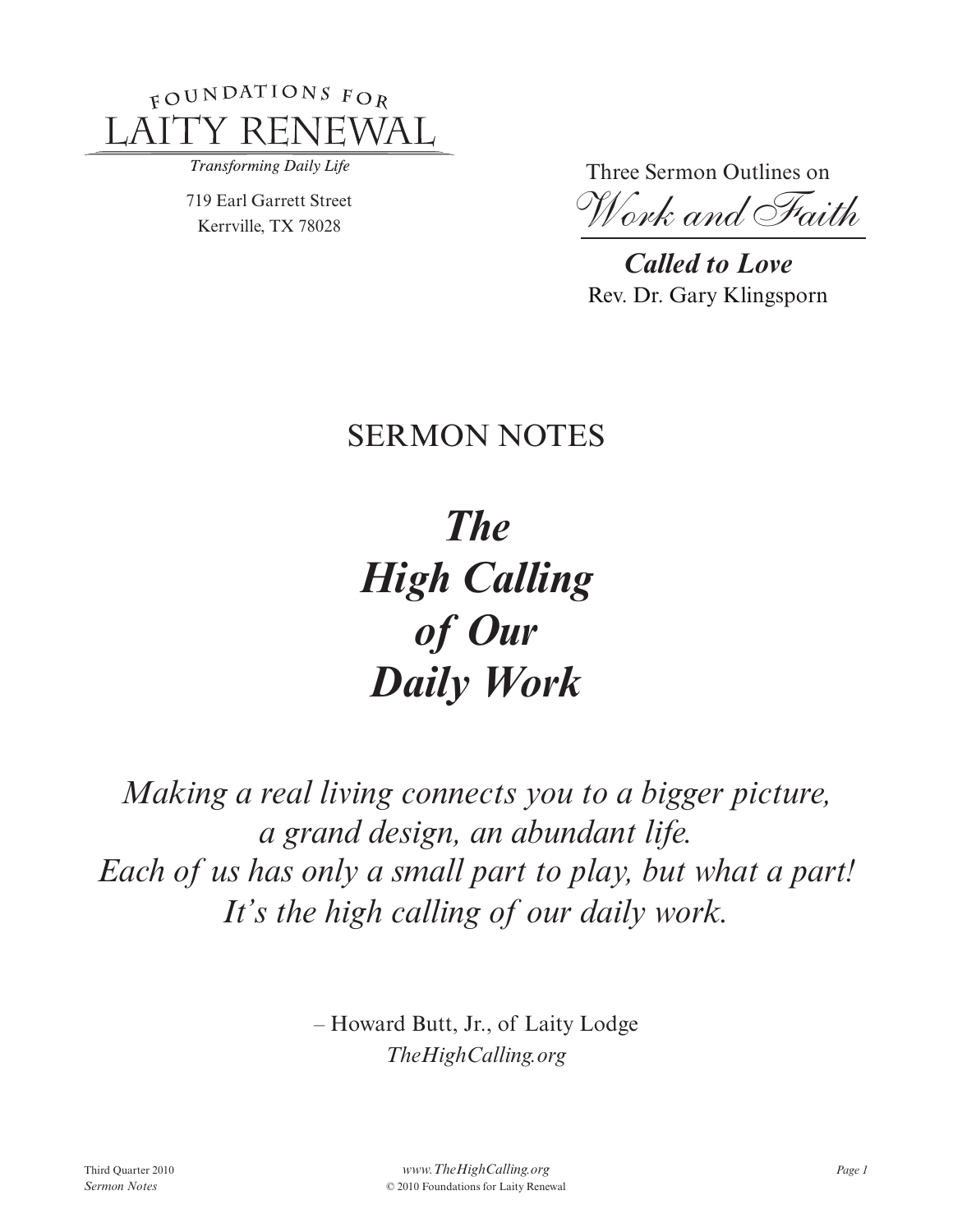## **Sermon 1: What's Your Purpose?**

## **Isaiah 6:1-8**

*In the year that King Uzziah died, I saw the Lord sitting on a throne, high and lofty; and the hem of his robe filled the temple. Seraphs were in attendance above him; each had six wings: with two they covered their faces, and with two they covered their feet, and with two they flew. And one called to another and said:* 

> *"Holy, holy, holy is the Lord of hosts; the whole earth is full of his glory."*

*The pivots on the thresholds shook at the voices of those who called, and the house filled with smoke. And I said: "Woe is me! I am lost, for I am a man of unclean lips, and I live among a people of unclean lips; yet my eyes have seen the King, the Lord of hosts!"* 

*Then one of the seraphs flew to me, holding a live coal that had been taken from the altar with a pair of tongs. The seraph touched my mouth with it and said: "Now that this has touched your lips, your guilt has departed and your sin is blotted out." Then I heard the voice of the Lord saying, "Whom shall I send, and who will go for us?" And I said, "Here am I; send me!"*

**Theological Point:** God speaks to our need for meaning and purpose in our lives by calling us to do God's work in the world. Our calling is our vocation—the work to which God calls us. What's your purpose? What's your calling?

**Introduction: A call story A. What's Your Purpose? B. Isaiah's Story C. Living Your Call**

**Conclusion: Will we go?**

**Introduction: A call story.** While there are a number of possible themes for preaching in this passage, the primary thrust of the story is God's call of the prophet Isaiah and Isaiah's response.

Isaiah 6:1-8 is a classic example of a "call narrative." Biblical scholarship has shown that call narratives generally reflect similar recurring patterns or themes. For example, the call experiences of Moses (Exodus 3:1-4:17), Gideon (Judges 6:11-32), Jeremiah (Jeremiah 1), Amos (Amos 3:8; 7:1-9, 14-15; 8:1-9:4), Ezekiel (Ezekiel 1-3), and Peter (Luke 5:1-11) show fascinating similarities to the Isaiah story in literary structure and themes. Elements of these stories include: an encounter with God, an introductory word, the commissioning, the objection by the one called, the message or task, and the assurance of God's empowering presence.

Preaching on Isaiah 6:1-8, therefore, one might take time to review the similarities between the experience of Isaiah and these other biblical figures who encountered the call of God in their lives. In a sermon, one might draw upon the experiences of Moses, Jeremiah or Peter, for example, to enrich the sermon on Isaiah and illustrate the broader biblical theme of calling.

\*\*\*\*\*\*\*\*\*\*\*\*\*\*\*\*\*\*\*\*\*\*\*\*\*\*\*\*\*\*\*\*\*\*\*\*\*\*\*\*\*\*\*\*\*\*\*\*\*\*\*\*\*\*\*\*\*\*\*\*\*\*\*\*\*\*\*\*\*\*\*\*\*\*\*\*\*\*\*\*\*\*\*\*\*\*\*\*\*\*\*\*\*\*\*\*\*\*\*\*\*\*\*\*\*

These sermons are by The Rev. Dr. Gary Klingsporn, Senior Minister of First Congregational Church in Nantucket, Massachusetts. Before moving to Nantucket in January 2010, he previously served for twenty years as Teaching Minister and Minister of Spiritual Formation at Colonial Church in Edina, Minnesota. He has contributed many articles to the www.TheHighCalling.org website and has served as a seminary instructor and writer or editor on a number of publishing projects. He received a Ph.D. in Religious Studies from Baylor University (1985).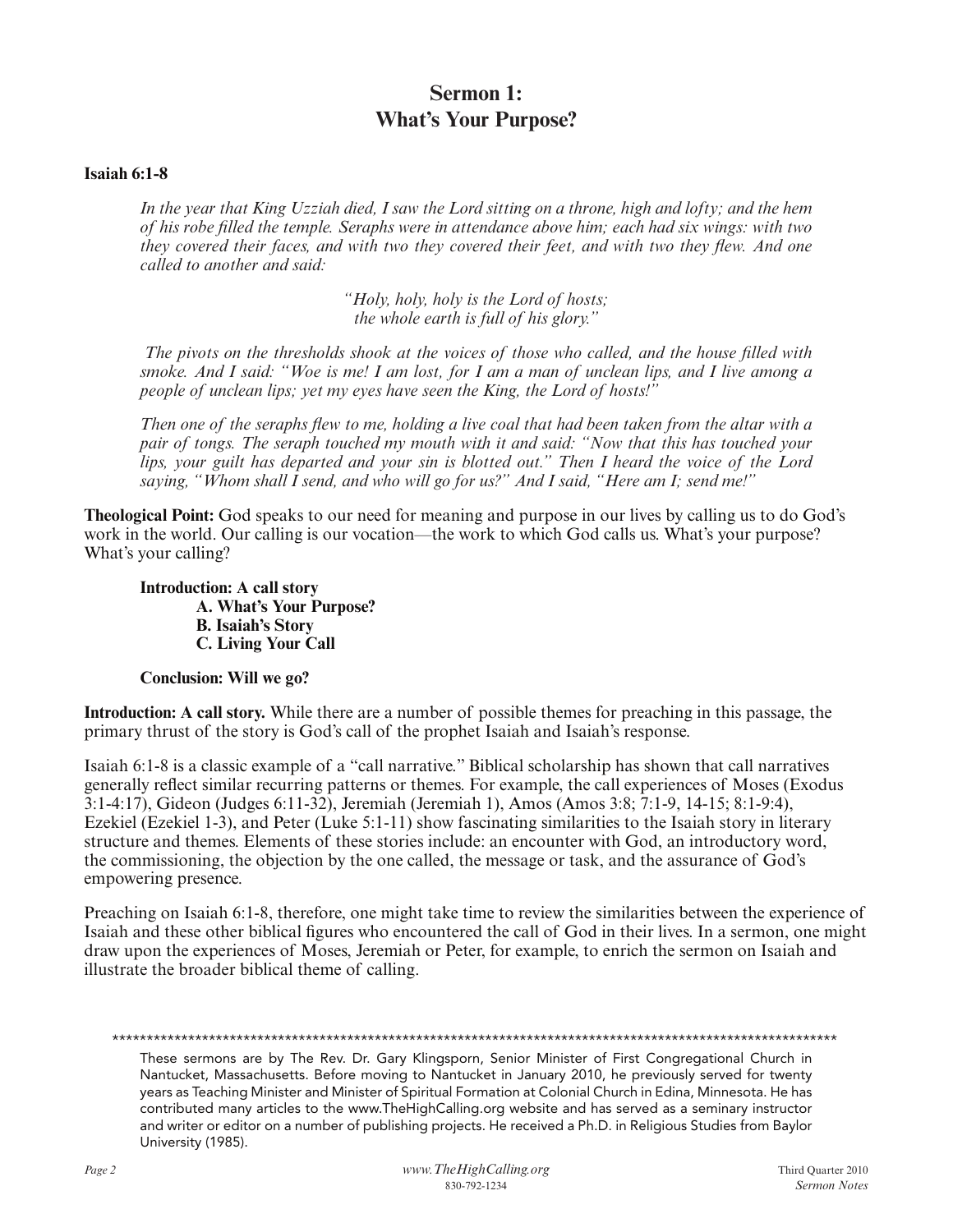One may also consider preaching a series of sermons on the biblical call stories. Although the stories have similarities, each story also bears the uniqueness of each individual's experience in terms of historical circumstances, the task to which God called each person, and their response. Imagine a sermon series starting with the call of Moses and working your way through the Bible into the New Testament stories of Jesus calling the disciples and perhaps the conversion of Paul in Acts.

**A. What's Your Purpose?** I am suggesting a sermon we might call "What's Your Purpose?" Rather than begin the sermon with the biblical text itself, I often like to begin a sermon with a seemingly unrelated or distantly related story, metaphor, or image that leads inductively to the biblical text. I like to do sermon introductions that prepare the listener to hear the text, but the listener is not initially aware of where the sermon is going.

A good way to begin a sermon on the story of Isaiah's call is to talk about one of our universal human needs—the need for purpose and meaning in our lives. Whether we're young and starting out in life, at midlife, or in our later years, the need for purpose and meaning always lurks beneath the surface of life. In an affluent consumer culture it's easy to focus on salary, status, and material goals to the neglect of the deeper questions of meaning and significance in our lives. Why are we here? What difference does my life make? What's the meaning of the work I do? How can I do something about the suffering and needs in this world?

Think about opening this sermon with a story that illustrates the question of meaning and purpose. Such stories are not hard to find. Perhaps you have encountered this issue in your own life or in the lives of family members, friends, or acquaintances. Telling such a story could lead to posing the following question for your listeners: "What's your purpose?"

A good example of this kind of opening for the sermon can be found in the life of Dietrich Bonhoeffer. Bonhoeffer, the German pastor and theologian involved in the resistance movement against Hitler and the Nazis, was arrested and imprisoned in April 1943. From prison thirteen months later he wrote a letter to his close friends, Renate and Eberhard Bethge. In the letter Bonhoeffer speaks of his sadness knowing he will not be able to attend the baptism of the Bethges' newborn son:

"You know that I shall be with you in spirit. It's painful to me, to be sure, that the improbable has happened, and that I shall not be able to celebrate the day with you; but I've quite reconciled myself to it. I believe that nothing that happens to me is meaningless, and that it is good for us all that it should be so, even if it runs counter to our own wishes. As I see it, I'm here for some purpose, and I only hope I may fulfill it. In the light of the great purpose all our privations and disappointments are trivial" (*Letters and Papers from Prison*, ed. Eberhard Bethge, Collier Books, Macmillan Publishing 1972, p. 289, letter dated May 9, 1944).

Eleven months after he wrote those words, on April 9, 1945, Bonhoeffer was executed at the age of thirty-nine in Flossenburg Prison Camp. But his words from prison will never be forgotten: "I believe that nothing that happens to me is meaningless . . . . As I see it, I am here for some purpose, and I only hope I may fulfill it."

Those words "I am here for a purpose" put before all of us the question for our lives: "What's my purpose?" Introduced by the Bonhoeffer story and quote, this question could become a refrain in the sermon, the recurring question one asks throughout the message. One can state the questions with variations: Why are you here? What's your purpose? What's your calling? To what tasks does God call you?

Having introduced the question that will guide the sermon, one might say something like: "Theologians call this the question of vocation. The word 'vocation' is rooted in the Latin *vocare* meaning 'voice' or 'to call.' Our vocation is our calling. It's the purpose and work God calls us to in the world. It's doing what God calls us to in our home, workplace, community, and church." But it's not always easy to hear that voice. Frederick Buechner describes the challenge and the need to discern our vocation this way:

"Our lives are full of voices calling us in all sorts of directions. Some of them are voices from inside and some of them are voices from outside . . . . The world is full of people who seem to have listened to the wrong voice and are now engaged in a life's work in which they find no pleasure or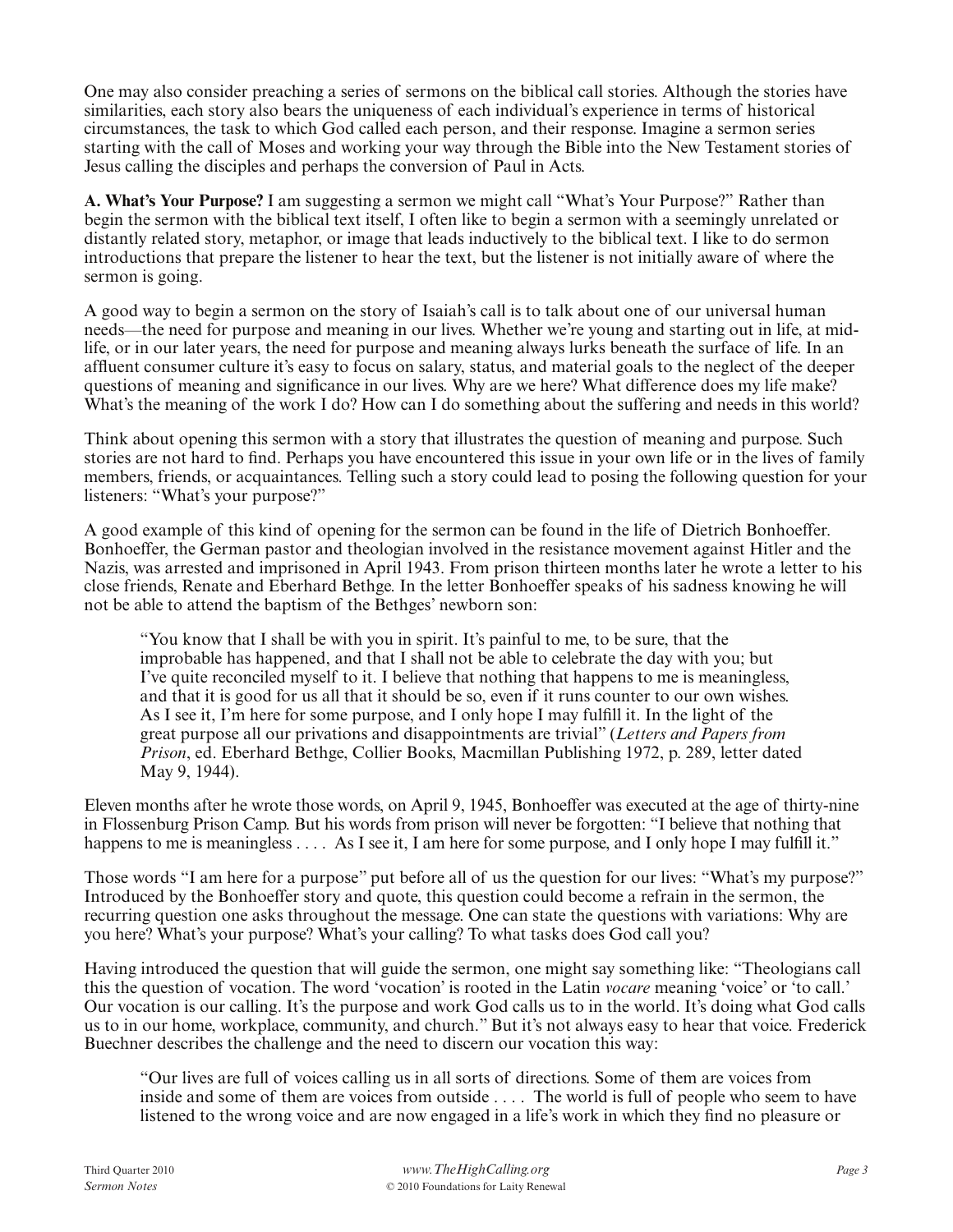purpose and who run the risk of suddenly realizing someday that they have spent the only years that they are ever going to get in this world doing something that could not matter less to themselves or to anyone else" (*Secrets in the Dark*, Harper San Francisco 2006, pp. 37-38).

Dietrich Bonhoeffer had a calling. What's yours? That's an important question for us to ask and to discern the answer. With that introductory set-up in the sermon, one could then turn to the story of the call of Isaiah and interpret it against the backdrop of the theological theme of calling and vocation.

**B. Isaiah's Story.** In the middle portion of the sermon, my suggestion is to retell the story, commenting briefly on some of the details. This accomplishes two things. First, in our culture today, one can no longer assume that all listeners are familiar with the story or with the Bible. Retelling the story enables one to familiarize first-time hearers with the story and to refresh its memory for those already familiar. This is a dramatic and powerful story. Retelling the story and letting it speak for itself is a valuable act of proclamation.

Second, interpreting some parts of the story recreates the setting and helps explain some of the symbols. But in retelling the story, one should keep in mind the ultimate goal of this sermon. The goal is to arrive back at the question for your listeners: What's your purpose? What's your calling? That means one must remain disciplined in the retelling and not digress into extended tangents. Such digressions may easily include discussion of details like the symbolism of the throne and the divine robe filling the temple, how "seraphs" were understood, holiness, confession and repentance, or the plural "who will go for *us*" in verse 8. These are important details, some of them to be explored in other sermons on this passage. But discipline and restraint will focus on the point of the sermon, and that is the call: "Who will go?" followed by Isaiah's response, "Here am I; send me!" (v. 8).

Retelling the story might give special comment to the following four aspects of the story.

1. Setting and Vision: "In the year that King Uzziah died . . . " (v. 1). Some interpreters emphasize that this was a time of national crisis in Judah. Uzziah had been the king of Judah for fifty-two years. After a long period of strength, prosperity, and peace in Israel, the king was now dead. The powerful enemy of Israel, the Assyrians, were poised to invade Israel. With King Uzziah gone, it was a time of grief, uncertainty, and national crisis. Isaiah carried the weight of the nation in his soul. He entered the temple that day with a heavy heart. While there, he had a vision—an experience of God that was more than words could contain.

The Lord on the throne, high and lifted up, angelic beings singing, "Holy, holy, holy," and the shaking of the temple foundations all point to Isaiah's experience of the otherness of God. He was overwhelmed by God's majesty and glory. It was a transforming moment, a life-changing experience.

2. Isaiah's Reaction: In awe of God's holiness, Isaiah was suddenly aware of his own unworthiness to stand in the presence of God (v. 5). "Woe is me . . . " is the confession of his sin, guilt, and unworthiness to stand before a transcendent and holy God. He also acknowledges the sin of his nation, "a people of unclean lips."

3. Forgiveness: Touching Isaiah's lips with the coal from the altar, the angelic being said, "Now that this has touched your lips, your guilt has departed and your sin is blotted out." It was an act symbolic of God's cleansing and purifying grace. Forgiven, Isaiah was set free from his sin and unworthiness and was ready for his call. Cleansed by the burning coal, Isaiah was now ready to speak for God.

4. The Call: Isaiah hears the divine call, "Who will go?" He responds, "Here am I; send me!" That day in the temple Isaiah encountered the splendor of God; he realized his own unworthiness; he experienced God's forgiveness; and he surrendered to God's call. When people encounter God's call, these kinds of experiences are often part of their story. Perhaps you can think of examples of this from your own life or from great figures in Christian history. If so, illustrate the point by using those examples.

God sent Isaiah to be a prophet—a preacher, poet and interpreter of the will of God in a time of national crisis. For forty years Isaiah faithfully lived out his calling as God's person in the land of Judah.